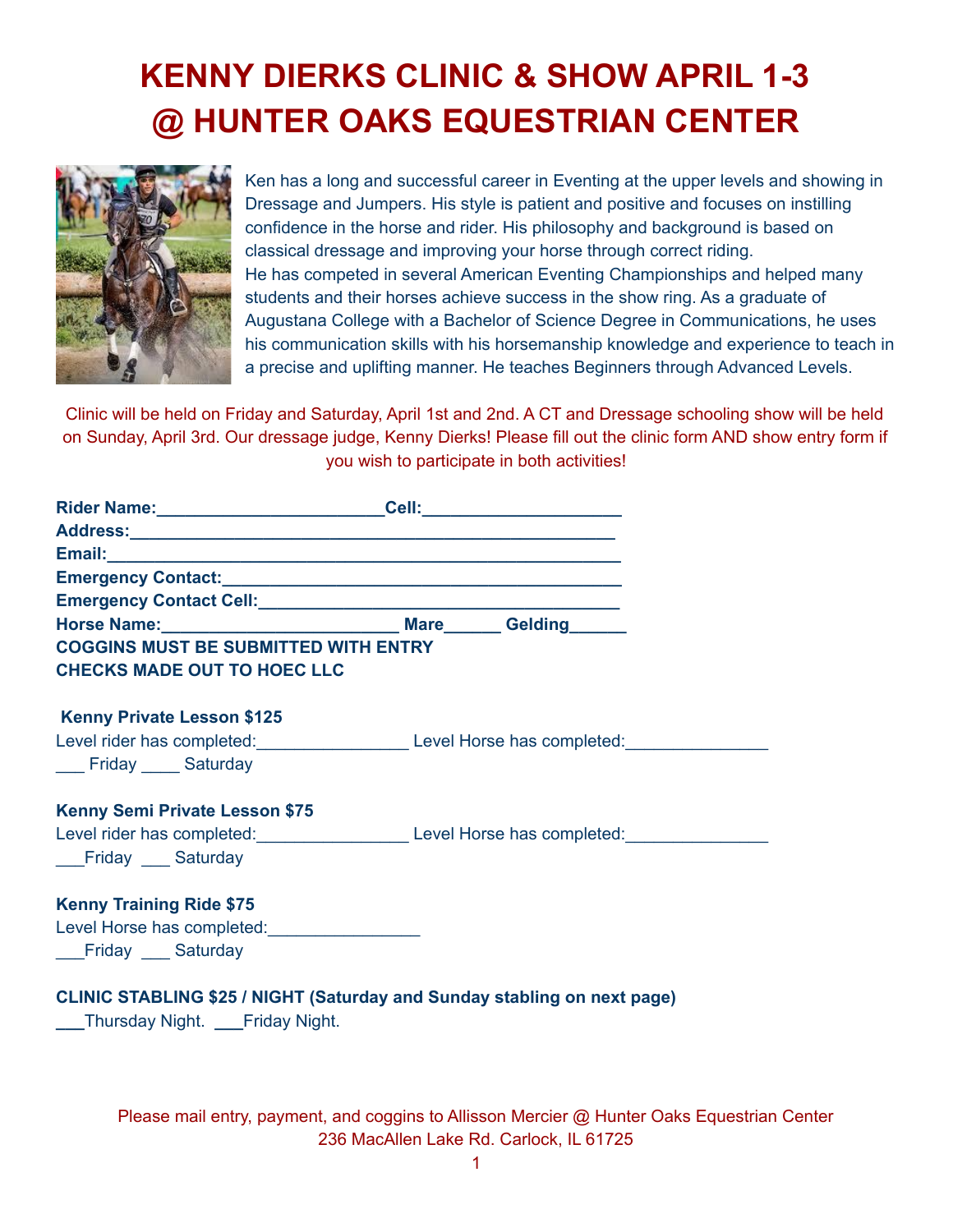# **KENNY DIERKS CLINIC & SHOW APRIL 1-3 @ HUNTER OAKS EQUESTRIAN CENTER**



### **SCHOOLING SHOW ENTRY FORM**

| Address: Address:<br>Email:<br>Emergency Contact Cell: <b>Example 2018</b><br><b>Gelding</b><br>Horse Name: Name: Name: Name: Name: Name: Name: Name: Name: Name: Name: Name: Name: Name: Name: Name: Name: Name: Name: Name: Name: Name: Name: Name: Name: Name: Name: Name: Name: Name: Name: Name: Name: Name: Name: Name:<br><b>Mare</b><br><b>DRESSAGE</b><br><b>Intro Test A</b><br><b>First Level Test 1</b><br><b>Training Test 1</b><br><b>Training Test 2</b><br><b>Intro Test B</b><br><b>First Level Test 2</b><br>Intro Test C<br><b>Training Test 3</b><br><b>COMBINED TRAINING NEW CLASS!</b><br><b>Cross Rails</b><br>2019 USDF Intro Test B<br>Jumping 18" and below | Rider Name: Mannel Mannel Mannel Mannel Mannel Mannel Mannel Mannel Mannel Mannel Mannel Mannel Mannel Mannel | Cell: |                           |
|---------------------------------------------------------------------------------------------------------------------------------------------------------------------------------------------------------------------------------------------------------------------------------------------------------------------------------------------------------------------------------------------------------------------------------------------------------------------------------------------------------------------------------------------------------------------------------------------------------------------------------------------------------------------------------------|---------------------------------------------------------------------------------------------------------------|-------|---------------------------|
|                                                                                                                                                                                                                                                                                                                                                                                                                                                                                                                                                                                                                                                                                       |                                                                                                               |       |                           |
|                                                                                                                                                                                                                                                                                                                                                                                                                                                                                                                                                                                                                                                                                       |                                                                                                               |       |                           |
|                                                                                                                                                                                                                                                                                                                                                                                                                                                                                                                                                                                                                                                                                       |                                                                                                               |       |                           |
|                                                                                                                                                                                                                                                                                                                                                                                                                                                                                                                                                                                                                                                                                       |                                                                                                               |       |                           |
|                                                                                                                                                                                                                                                                                                                                                                                                                                                                                                                                                                                                                                                                                       |                                                                                                               |       |                           |
|                                                                                                                                                                                                                                                                                                                                                                                                                                                                                                                                                                                                                                                                                       |                                                                                                               |       |                           |
|                                                                                                                                                                                                                                                                                                                                                                                                                                                                                                                                                                                                                                                                                       |                                                                                                               |       |                           |
|                                                                                                                                                                                                                                                                                                                                                                                                                                                                                                                                                                                                                                                                                       |                                                                                                               |       |                           |
|                                                                                                                                                                                                                                                                                                                                                                                                                                                                                                                                                                                                                                                                                       |                                                                                                               |       | <b>First Level Test 3</b> |
|                                                                                                                                                                                                                                                                                                                                                                                                                                                                                                                                                                                                                                                                                       |                                                                                                               |       |                           |
|                                                                                                                                                                                                                                                                                                                                                                                                                                                                                                                                                                                                                                                                                       |                                                                                                               |       |                           |
| Jumping 2'3" and below<br><b>Starter</b><br>2022 Beginner Novice Test A<br>0.00000<br><b>DNI</b><br>the compact of the construction of the company of the company of the company of the company of the company of the company of the company of the company of the company of the company of the company of the company of the com                                                                                                                                                                                                                                                                                                                                                    |                                                                                                               |       |                           |

| טווארו טטטוט                | ZUTJ UUDI TIINU IGJL D      |           |       | <b>UWILIPING TO GITA DUIUW</b> |                         |  |
|-----------------------------|-----------------------------|-----------|-------|--------------------------------|-------------------------|--|
| <b>Starter</b>              | 2022 Beginner Novice Test A |           |       | Jumping 2'3" and below         |                         |  |
| <b>BN</b>                   | 2022 Beginner Novice Test A |           |       | Jumping 2'7" and below         |                         |  |
| <b>Novice</b>               | 2022 Novice Test A          |           |       |                                | Jumping 2'11" and below |  |
| <b>Training</b>             | 2022 Training Test A        |           |       | Jumping 3'3" and below         |                         |  |
|                             |                             |           |       |                                |                         |  |
| <b>STABLING \$25/night</b>  |                             |           |       |                                |                         |  |
| Saturday Night Sunday Night |                             |           |       |                                |                         |  |
|                             |                             |           |       |                                |                         |  |
|                             |                             |           |       |                                |                         |  |
| <b>Entry Fee</b>            |                             | \$40.00   |       |                                |                         |  |
| Stabling(# of nights)       |                             | X \$25    |       |                                |                         |  |
| # of classes.               |                             | X \$10.00 | TOTAL | \$                             |                         |  |

Please mail entry, payment, and coggins to Allisson Mercier @ Hunter Oaks Equestrian Center 236 MacAllen Lake Rd. Carlock, IL 61725